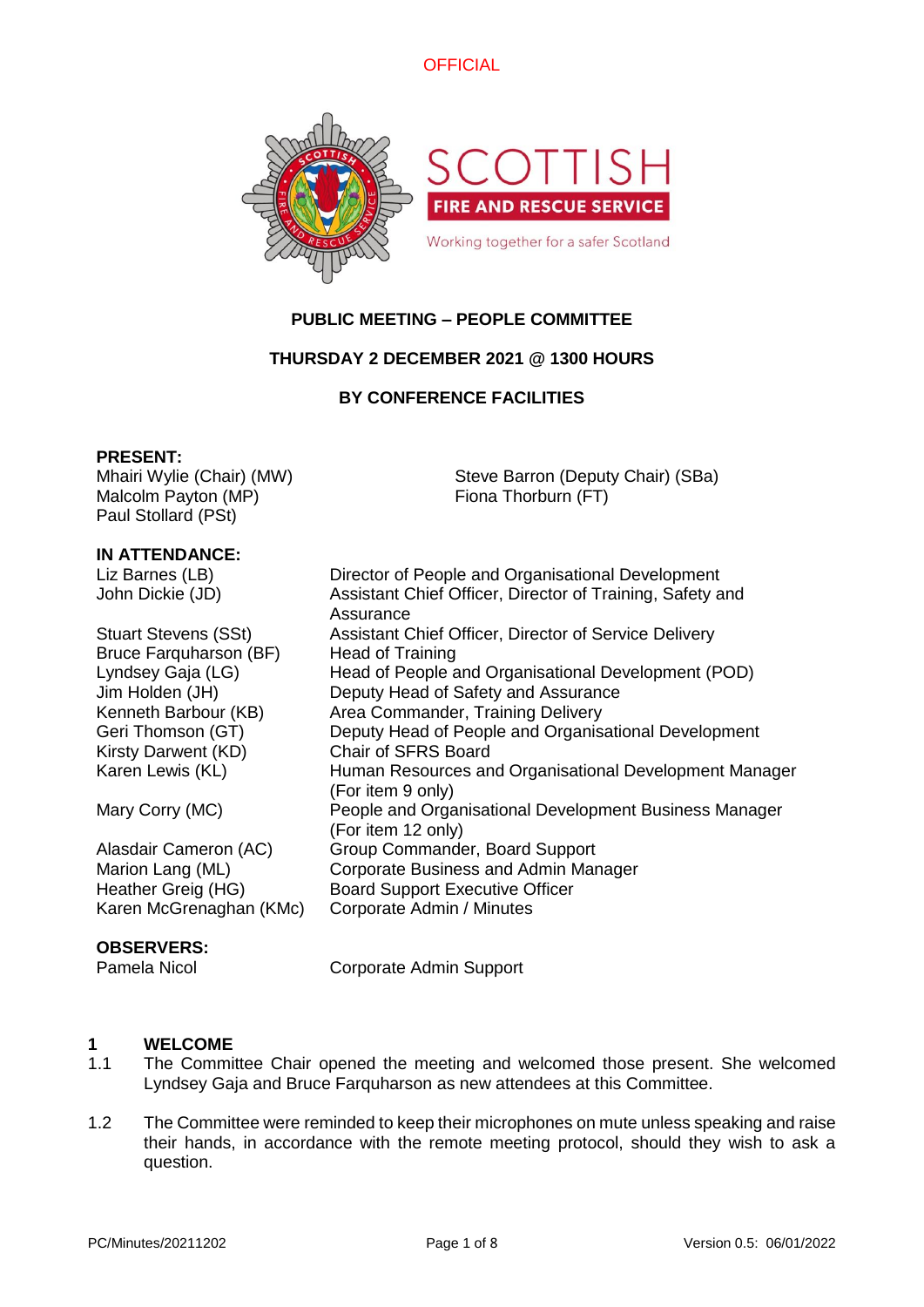# **2 APOLOGIES**

Scott Semple, Head of People and Organisational Development Julie Harkins, Acting Head of Safety and Assurance

## **3 CONSIDERATION OF AND DECISION ON ANY ITEMS TO BE TAKEN IN PRIVATE**

- 3.1 The Committee discussed and agreed that the Key Case Summary Report would be heard in private session due to the small number of individuals involved and confidentiality in line with Standing Orders (Item 9F). The draft minutes/verbal update of the Remuneration, Appointments and Nominations Sub Committee and the verbal update on the Employee Partnership Forum and Partnership Advisory Group would also be taken in private due to the confidential nature of business taken to this meeting. The Employee Voice report would also be taken in private as this is subject to restrictions relating to confidentiality; in line with Standing Orders (Item E).
- 3.2 No further items were identified.

## **4 DECLARATION OF INTERESTS**

4.1 None.

## **5 MINUTES OF PREVIOUS MEETING: 9 SEPTEMBER 2021**

5.1 The minutes of the meeting held on 9 September 2021 were approved as a true record of the meeting.

## **5.2 Matters Arising**

5.2.1 None

# **6 ACTION LOG**

- 6.1 The Committee considered the action log and noted the updates.
- 6.2 **The Committee noted the updated Action Log and approved the removal of completed actions.**

## **7 PERFORMANCE AND RISK REPORT QUARTER 2 2021/22**

## 7.1 **People and Organisational Development (POD)**

- 7.1.1 LG presented the Committee with the POD Progress and Performance Report Quarter 2 2021/22. The following key areas were highlighted:
	- The content of the report is being reviewed with the Business Intelligence (BI) team to improve the presentation of the report.
	- Section 1:
		- Work continues to seek conclusion to the harmonisation of Retained Duty System (RDS) terms and conditions
		- There has been a successful conclusion to negotiations regarding harmonisation of terms and conditions for national and local training instructor pools
		- Support staff pay negotiations are with Scottish Government and an update is awaited
		- Good progress is being made on the backlog of routine Health and Fitness **Assessments**
		- 388 employees have attended the Lifelines Mental Health and Wellbeing Training module
	- Section 2
		- Training is being provided to Managers to assist with code of conduct breaches
		- There has been a 5.2% increase in absence, mainly due to COVID and this is in line with Scottish Government national figures.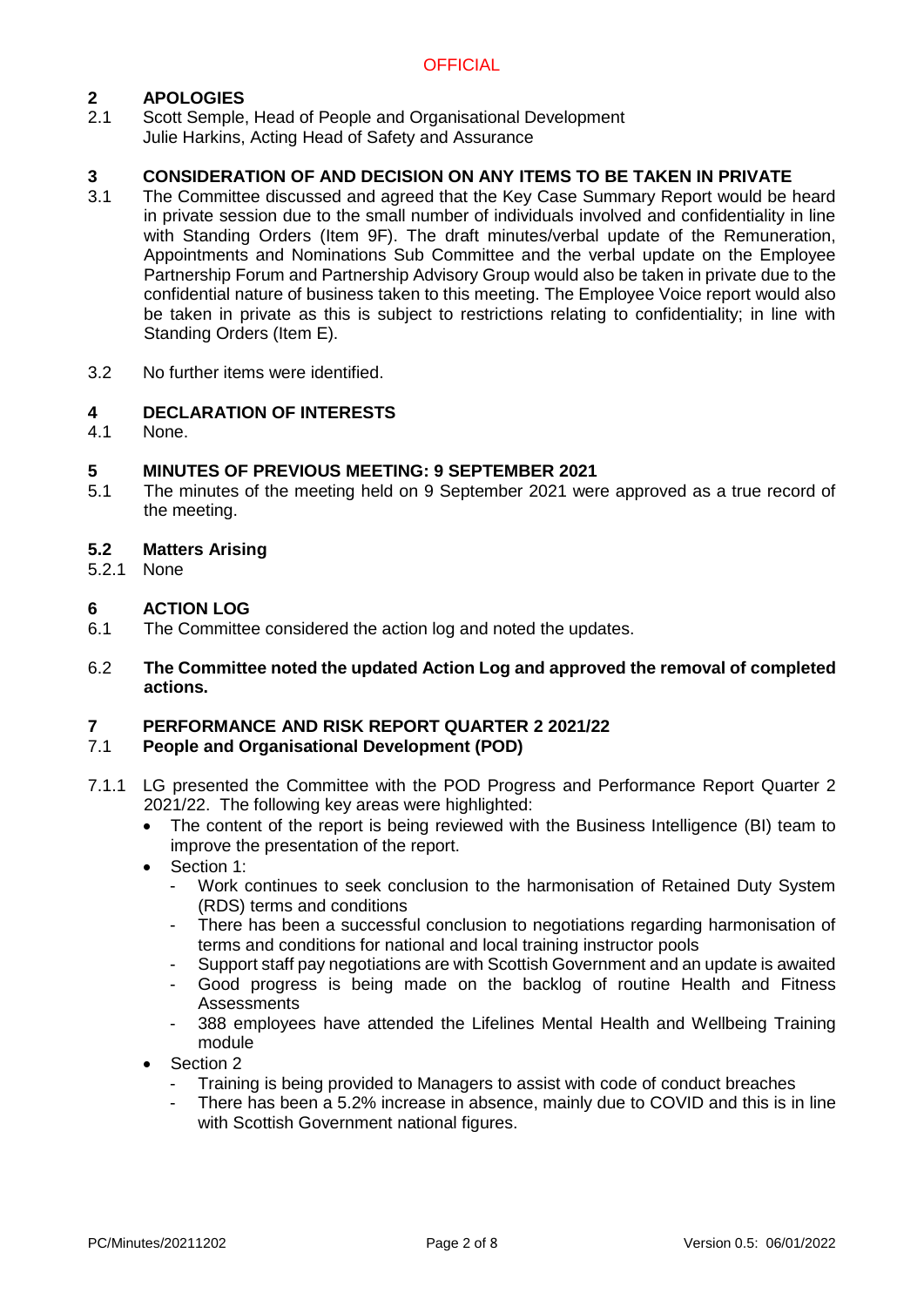7.1.2 The Committee asked for further detail on the Mental Health Strategy Thematic Subgroups and their role and impact. GT provided further detail on these groups and the role of mental health champions. A further summary on the work of these groups would be included within the report to the next meeting.

## **ACTION: LG**

- 7.1.3 The Committee commented that this was a comprehensive report but could be in a shorter format. LG explained that the work being progressed with the BI team should assist.
- 7.1.4 The Committee asked about the impact of events in 1.4.1. Positive Action Events. LG explained that the impact is hard to assess as the current wholetime process is a rolling process. They have received positive feedback from participants in terms of information and onward support provided. The plan is now to focus on more detailed engagement and outreach to reach those who are finding potential barriers to application. Further evaluation will be needed in terms of detailed impact and where we can direct our activity.
- 7.1.5 The Committee asked why the reporting in 3.2 and 3.3, grievance and discipline cases, was for items concluded in 6 weeks and why other timescales were not reported. LG explained that our policies give 6 weeks as an aim to conclude a fact-finding investigation, however this deadline can be affected by for example, leave or availability of personnel. LG to clarify whether cases that have not concluded within 6 weeks were included in the reporting or not and the rationale behind this and report back to the Committee via email.

## **ACTION: LG**

7.16 The Committee asked about the figures on leavers and turnover as they do not seem to collate. LG will check and report back to the Committee outwith the meeting via email.

## **ACTION: LG**

7.1.7 LG further clarified that work is being done to streamline the report and review whether the format of the quarterly report should be applied for three quarters of the year with a more detailed annual report. The Committee to agree what is being asked of the Executive colleagues around performance reporting and level of detail and asked that they be consulted to ensure the changes and the reporting format meet its needs, this would be considered for discussion at the Annual Governance Review workshop in February 2022. Cognisance to be given to the use of acronyms in public reports to ensure a consistent approach is taken to aid understanding.

# **ACTION: MW/LB**

# 7.1.8 **The Committee scrutinised the report.**

## **7.2 Training, Safety and Assurance**

- 7.2.1 KB and JH jointly presented Training, Safety and Assurance Progress and Performance Quarter 2 Report 2021/22. KB highlighted the following key areas within the Training Function:
	- 48 new Retained and Volunteer Duty System (RVDS) Trainee Firefighters placed at venues throughout the Service area completed their Task and Task Management Course
	- 50 Retained and Volunteer Duty System (RVDS) Trainee Firefighters completed their Breathing Apparatus and Fire Behaviour training
	- 36 Wholetime Trainee Firefighters completed their foundation training programme at the National Training Centre (NTC) and a further 11 Wholetime Trainee firefighters commenced training at Newbridge Training Centre
	- Online delivery of Incident Command Level (ICL) 2 and 3 course delivery which were previously delivered in person at NTC Incident command suite now being effectively delivered to Flexi Duty Officers (FDO's) virtually.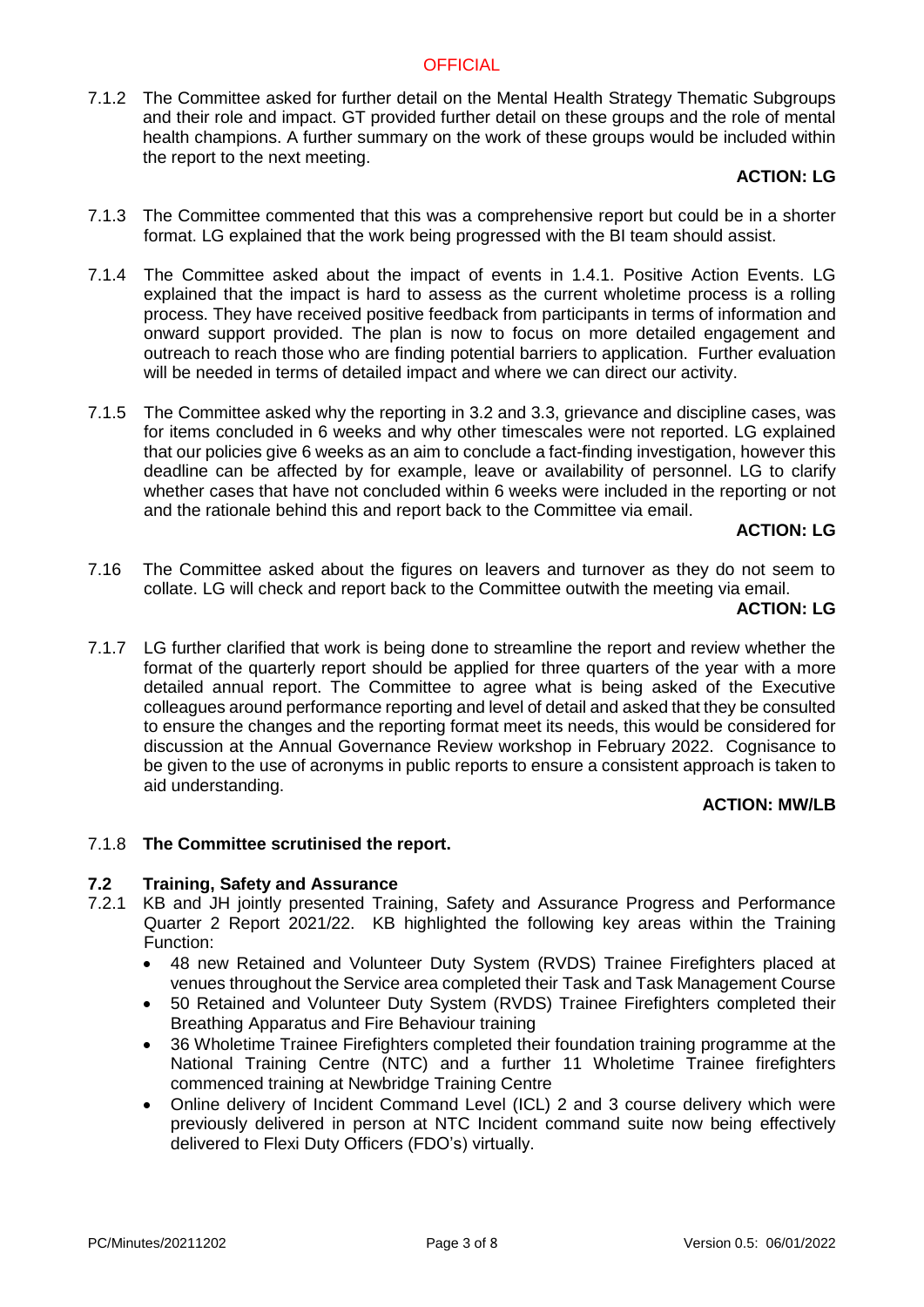- Ongoing implementation of the modular ICL 1 courses as an alternative to the traditional 5-day delivery model
- Marauding Terrorist Attack response training provided in preparation for Conference of Partiers (COP) event
- A Review of the Training for Operational Competence (TfOC) has been undertaken and proposed improvements are now undergoing consultation with Service Delivery Areas (SDA's) and Directorates.
- 7.2.2 The Committee thanked KB for his detailed report and congratulated the team on being able to maintain requirements during COP. The Committee asked about how well we anticipate the impact and effect of training and capacity in advance of events like COP.
- 7.2.3 KB explained that there has been a great deal of work on planning and forecasting looking at skills and attributes required for stations as well as the retirement profile and identifying any gaps and training needs as well as planning re-accreditation annually. The team are also aware of the need to be agile and act as needed to changing requirements.
- 7.2.4 The Committee noted the capacity and throughput in training and in the Marauding Terrorist input. It was noted that the report was again comprehensive but would benefit from being more concise.
- 7.2.5. The Committee asked about the target for RVDS compliance with Mandatory Maintenance Phase Training 4.5 and whether this figure should be concerning. KB explained that the figures in 4.5 do not raise concern but feed in to the work being actioned on continuous improvement and the content of training for operational competence which is intended to free up significant capacity in RVDS elements. The new Operational Competence Framework launches in April 2022 and will help improve this area.
- 7.2.6 The Committee asked about the red areas of the report in 5.1 as these are in progress.
- 7.2.7 JD explained that 5.1 is the HS report and will be presented in the next item. He highlighted that the current report content had been produced following past requests but was happy to discuss the report content with the Committee to try to streamline this.

*(Liz Barnes joined the meeting at 1330 hrs)*

- 7.2.8 JH highlighted the following key areas within the Safety and Assurance Function:
	- Overall progress towards completion of Q2 actions is 60%
	- 2 year average trend comparisons are positive except acts of violence and vehicle accidents
	- Improvements made in RIDDOR, 50% fewer than last year
	- Positive statistics in relation to COVID controls and hope to see this being maintained
	- Accidents at operational incidents are gradually increasing over the 3 year period, with an increase in events occurring in closing and developing phases of the operational incident. This is an area Health and Safety will focus on.
	- Training accidents have reduced but there is a slight increase in Fire Behaviour Training incidents and this is being reviewed to identify any specific issues that require to be addressed
	- Continues to be a significant number of events with no information available.
	- Accident causation is static but will be scrutinised
	- Near miss reporting has reduced
	- Acts of violence have been higher in the East so work is ongoing to evaluate trends and issues
	- Increasing trend in vehicle accidents mainly relating to low speed manoeuvres. Work is ongoing on this and an interactive module is being drafted and well as a frontline updated.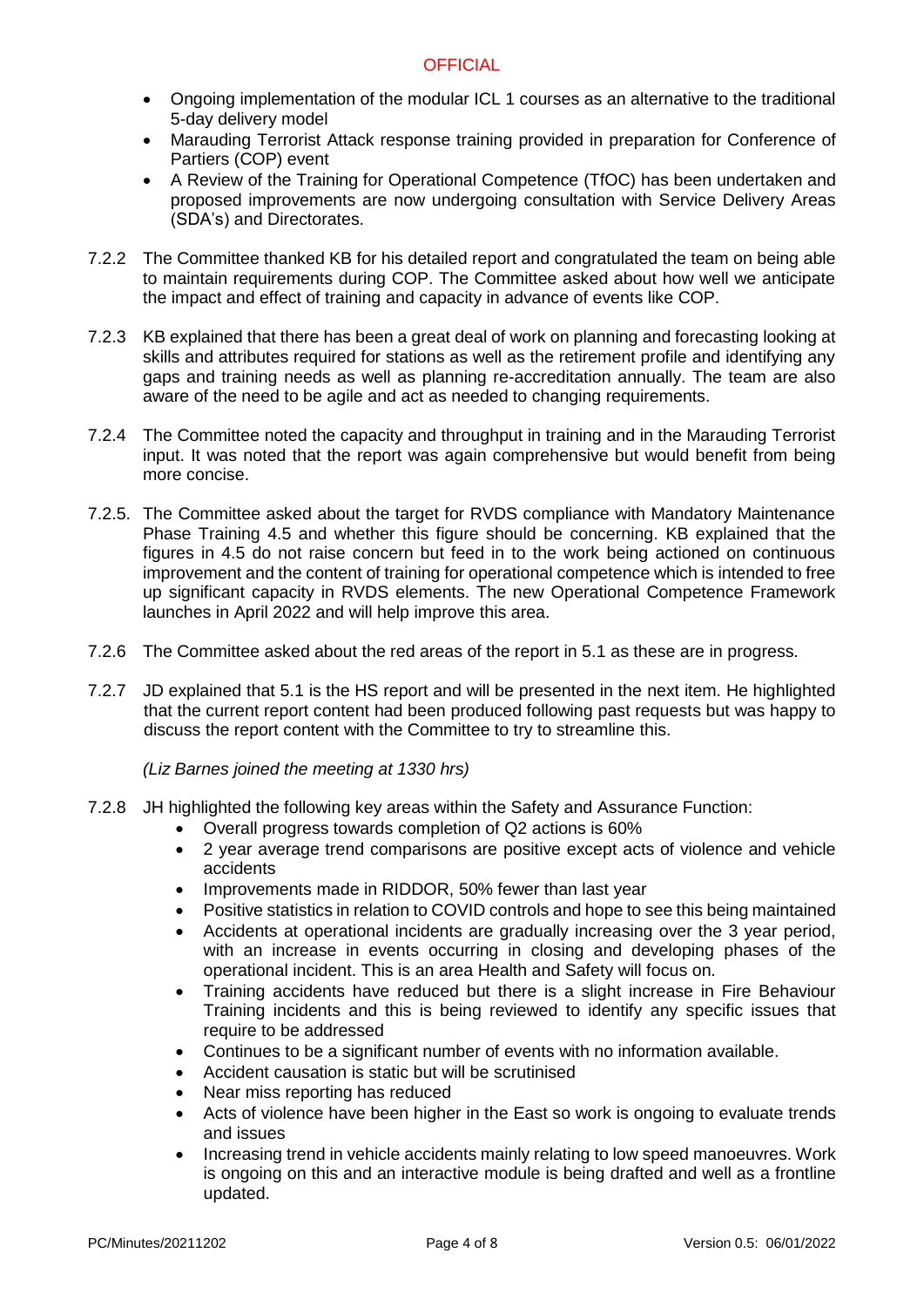- 7.2.9 JH explained that he will look at 5.1 as mentioned by the Committee previously where red items are in progress and adjust parameters to provide a more positive display of progress being made.
- 7.2.10 The Committee noted good trends and asked if the Service are targeting messaging around Acts of Violence in the East SDA.
- 7.2.11 JH explained good practice partnership from Ayrshire SDA around Acts of Violence was being rolled out.
- 7.2.12 JD explained this is a multi-agency approach, named Ayrshire Pledge, which focuses on tackling violence towards emergency services. He explained that SFRS also target this issue locally and nationally throughout the year and more so at specific times of year.
- 7.2.13 The Committee praised the report as comprehensive and asked about some areas that could be included for example in RIDDORs, the report mentions 2 items but not others. The Committee also highlighted that near miss reporting decreasing is not always a good thing and wondered if there was more detail on the near misses and whether they are an area of concern.
- 7.2.14 JH explained we are aware of near misses and are working to improve the culture of reporting on this.
- 7.2.15 The Committee asked if training accidents are involving trainers or trainees. This detail would be useful to see. JH explained the majority was trainees but would take a note to include for future.
- 7.2.16 The Committee noted that the key graph at the start is good but as a two year average trend and wondered if there is significant difference across quarters to provide useful data.
- 7.2.17 JH explained this is something that had been requested by the Committee in the past.
- 7.2.18 The Committee suggested they could meet and discuss in more detail using the expertise of the Committee members to further develop the report. This will be arranged by the end of February.
- 7.2.19 JD noted all the comments and is happy to meet and discuss and refine to gain Committee expertise.

# **ACTION: JD**

- 7.2.20 The Committee stated that it would be helpful to know how much of the report is also required for scrutiny at other Committees. They noted the good work on low speed accidents and asked how we can ensure we get information on all Health and Safety Events.
- 7.2.21 JH explained that work is ongoing to rectify this through improvements to the Health and Safety management system.

## 7.2.22 **The Committee scrutinised the report and thanked all those involved in its production.**

# **8 INDEPENDENT AUDIT/INSPECTION ACTION PLAN UPDATE**

## **8.1 Training of RDS Personnel**

8.1.1 KB presented the HMFSI Report on Training of RDS Personnel which was published in March 2020. The action plan has 37 actions and 22 recommendations. He highlighted that all actions are progressing to timescales and 2 actions are completed.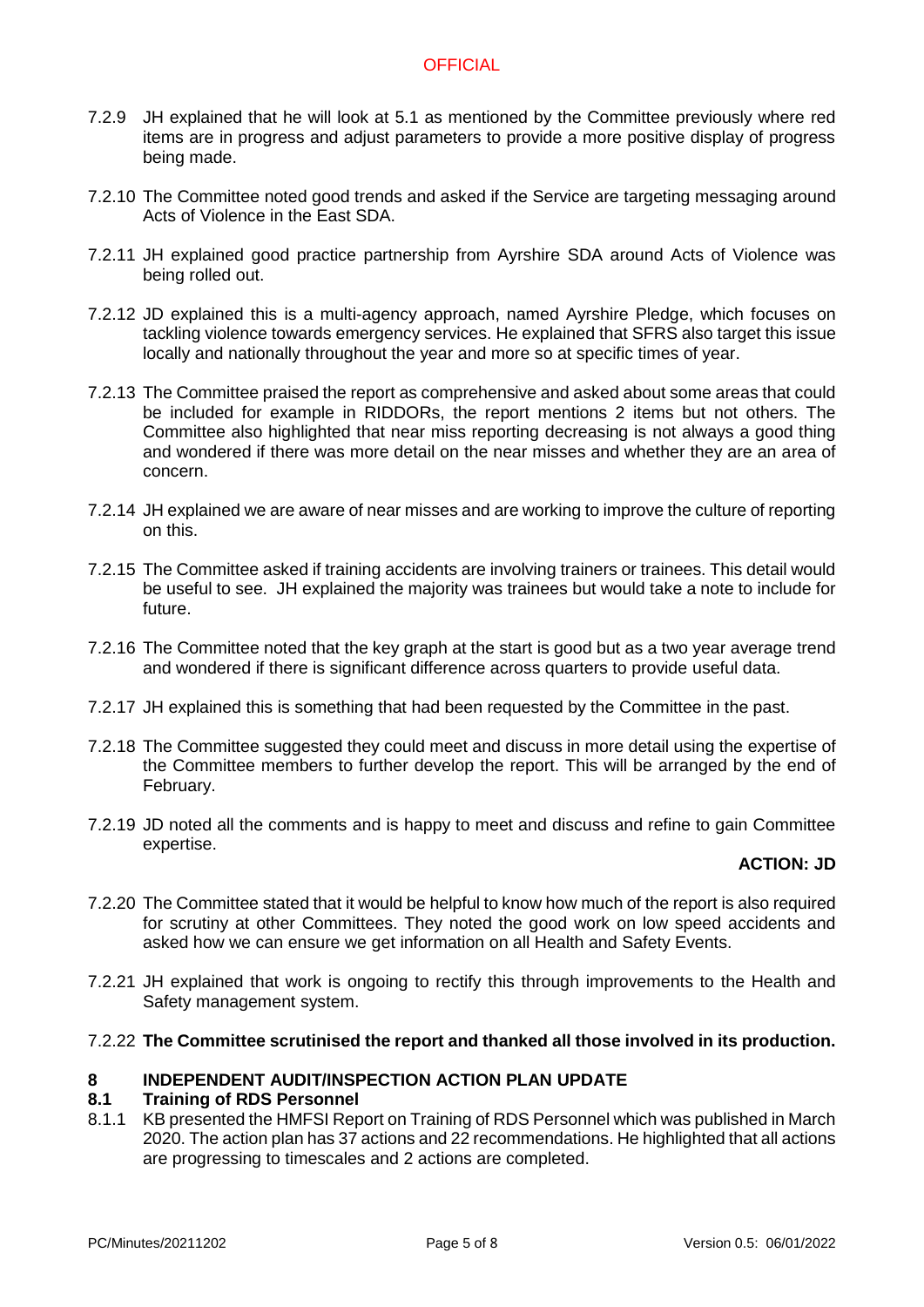8.1.2 The Committee praised the team for managing to complete a further 2 actions, especially during the workloads involved with COP.

# 8.1.3 **The Committee scrutinised the report.**

*(The meeting adjourned at 1410hrs and re-convened at 1420hrs.) (Karen Lewis joined the meeting at 1420hrs)*

# **9 <b>WORKFORCE DATA UPDATE**<br>9.1 KL presented a report to the Cor

- KL presented a report to the Committee providing an update on the following:
	- Target Operating Model (TOM)
	- Wholetime Firefighter Campaign
	- SFRS Wholetime Requirements
- 9.2 The Committee asked how long we had been operating under the TOM. SSt explained we were nearly at the TOM pre COVID but have not been since.
- 9.3 The Committee asked at what point the RVDS TOM becomes a crisis.
- 9.4 KL explained that Human Resources work closely with Central Staffing and SDA colleagues to monitor hot spots and fast track requirements to ensure ongoing appliance and operational availability. The current TOM is under review and we may not need to recruit to the legacy levels we had. There are no key concerns in terms of operational availability.
- 9.5 LB explained that this is a careful balancing act, after the review numbers may change and there may be better ways of doing things, a new model may need to be considered. The situation is not at crisis point as this is carefully balanced each day.
- 9.6 SSt explained there is not a crisis but there are pockets of issues and the team are working to address these and attract candidates to posts. There have been some availability issues but we plug gaps as soon as we can. It is the ambition of the team to do some meaningful initiatives to help RVDS recruitment going forward.

# 9.7 **The Committee scrutinised the report.**

## **10 PARTNERSHIP WORKING**

# 10.1 **Overview - Employee Partnership Forum (EPF)**

10.1.1 The Committee explained that this Forum is currently under review and a further update will be provided at the next meeting.

## 10.1.2 **The Committee noted the verbal update.**

# 10.2 **Overview - Partnership Advisory Group (PAG)**

10.2.1 LB explained that there was no update on this group since the last meeting.

# **11 COMMITTEE ALIGNED DIRECTORATE RISKS**

- 11.1 LB presented a report on the Committee Aligned Directorate Risks.
- 11.2 Discussion took place around future risk spotlights to be presented to the Committee. The impact of COVID 19 was highlighted as having a major impact on risks and current workloads. The Committee commended the efforts of SFRS colleagues in maintaining such a high level of service given these challenges.
- 11.3 The Committee suggested a further spotlight on TSA008 Enactment of Section 19 Road Safety Act. JD explained this has not been implemented yet and we are awaiting confirmation of exemption for Blue Light Services. The Committee agreed it would make sense to await the impact once any final decision has been made on the changes.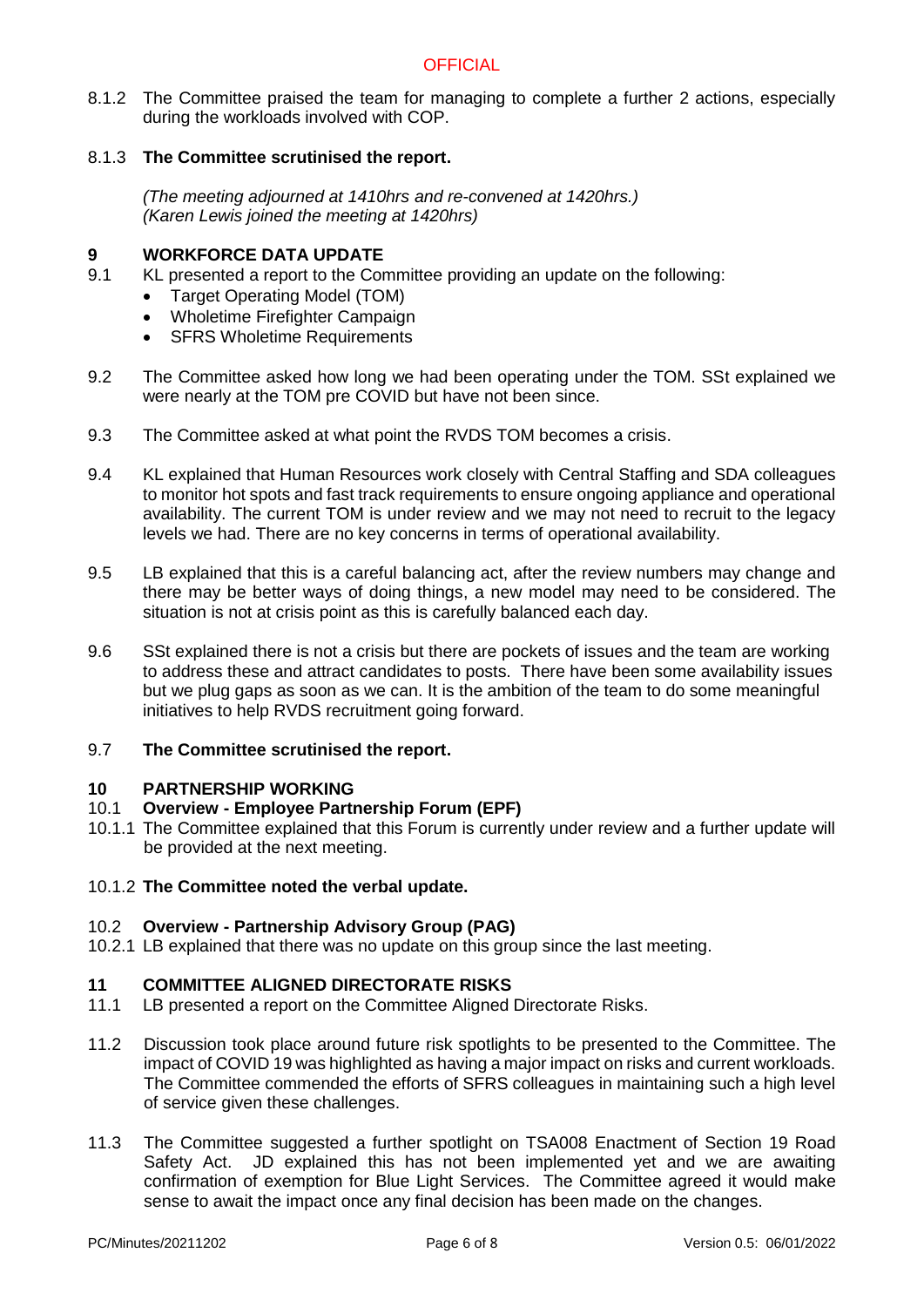- 11.4 The Committee suggested there are some key risks around training and facilities. JD offered to complete future spotlights on training and facilities if this was deemed appropriate.
- 11.5 Discussion took place around a People Committee focused update on the work of the RVDS Programme Board.
- 11.6 The Committee agreed it would be useful to see this work from a People view point.

**ACTION: SSt**

## 11.7 **The Committee scrutinised the report.**

*(Mary Corry joined the meeting at 1330 hrs)*

## **12 FORWARD PLANNING**

## 12.1 **POD Policy Review Schedule Update**

- 12.1.1 The POD Policy Review Schedule Update report was presented to the Committee for information.
- 12.1.2 The Committee asked for clarity on Secondary Employment for those in roles on a Children's Panel or similar.
- 12.1.3 LB confirmed that this required to be noted with POD to ensure there is no conflict of interest.

## 12.1.4 **The Committee noted the report.**

## 12.2 **Health and Safety Policy and Management Arrangements**

- 12.2.1 The Health and Safety Policy and Management Arrangements was presented to the Committee for information.
- 12.2.2 **The Committee noted the report.**

## **12.3 Committee Forward Plan Review**

12.3.1 The Committee noted the Forward Plan.

## **12.4 Items for Consideration at Future IGF, Board and Strategy Meetings**

- 12.4.1 There were no items identified.
- 12.4.2 LB highlighted that the paper on Employee Voice had been added to the agenda for the next strategy day.

## **13 REVIEW OF ACTIONS**

13.1 AC confirmed there were six formal actions raised during the meeting.

## **14 DATE OF NEXT MEETING**

- 14.1 The next meeting is scheduled to take place on Thursday 3 March 2022.
- 14.2 There being no further matters to discuss, the public meeting closed at 1501 hrs.

## **PRIVATE SESSION**

## **15 MINUTES OF PREVIOUS PRIVATE MEETING: 9 SEPTEMBER 2021**

15.1 The minutes of the private meeting held on 9 September 2021 were approved as a true record of the meeting.